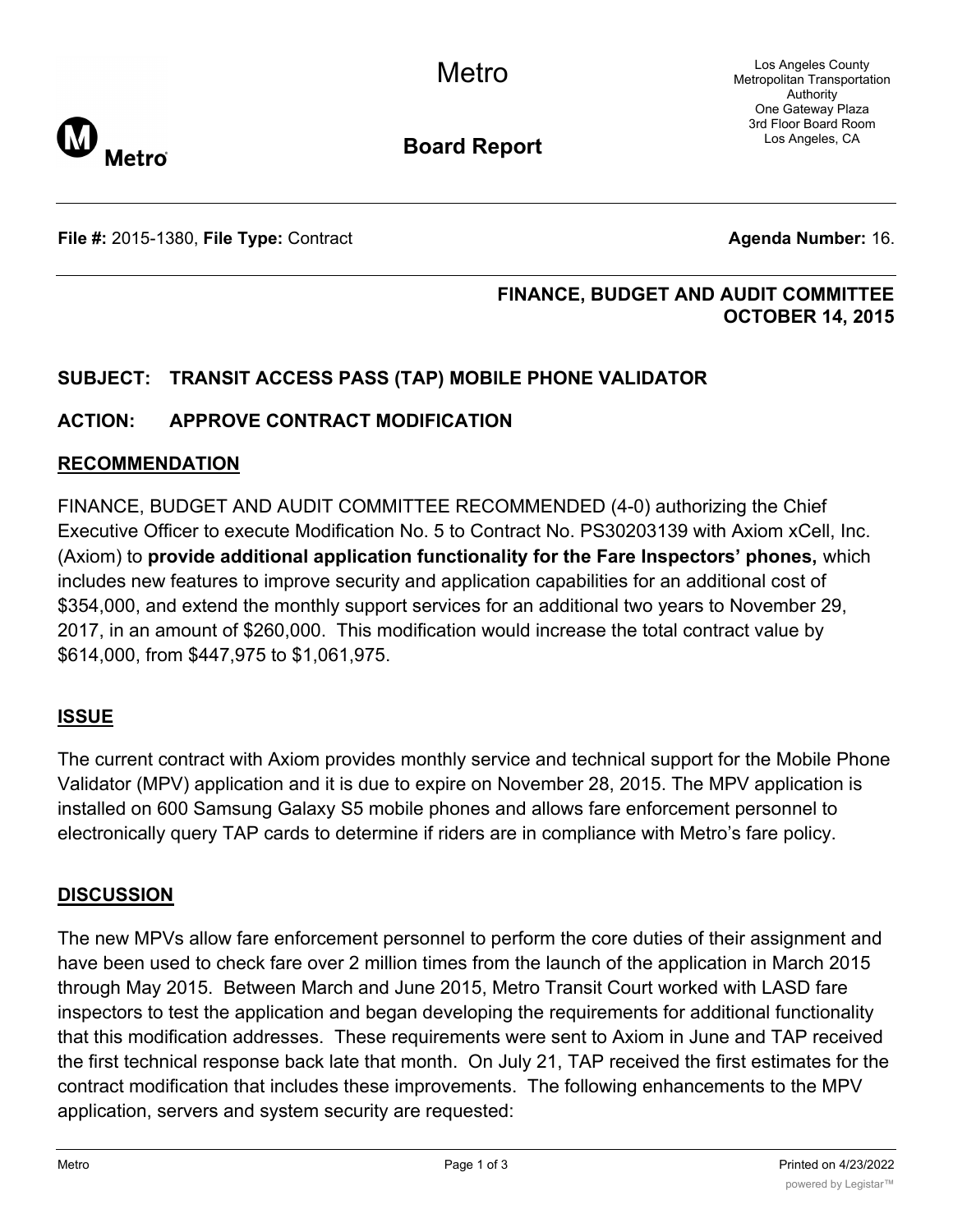- · Add a backup server to provide MPV support in case of a hardware failure.
- Add increased security features to further protect system sensitive information.
- Add a separate test server to test applications prior to their implementation.
- Modify the MPV application to provide interoperability with  $3<sup>rd</sup>$  party applications (e.g., Bike Share and Parking Enforcement).
- · Modify the sound and vibration features to allow enforcement personnel to validate fares without reading the MPV screen.

# **DETERMINATION OF SAFETY IMPACT**

The audible and tactile signal enhancements will allow fare enforcement personnel to validate fares without watching the screen. This will allow the inspector to pay more attention to their immediate surroundings thereby keeping both the inspector and our customers safer during fare inspections.

### **FINANCIAL IMPACT**

The \$225,000 required for FY16 is included in TAP Operations budget for FY16. The project manager and executive officer of TAP Operations is responsible for budgeting the remaining \$389,000 in future fiscal years.

Impact to Budget

The funding sources for \$225,000 are Prop C 40%, TDA Article 4 and fare revenues. These sources are eligible for operating and capital improvements for both bus and rail.

### **ALTERNATIVES CONSIDERED**

The Board could choose not to fund any of the enhancements to the MPV application, add a test server and/or continue the maintenance program. Extending the maintenance contract with Axiom through November 29, 2017, is critical to continued support of the program. Although the current system is functioning as designed, these enhancements will provide substantial improvements to the MPV system and its reliability.

### **NEXT STEPS**

Upon Board approal, staff will execute a contract modification with Axiom under Contract No. PS30203139 to extend the period of performance and to include new features to improve security and application capabilities.

### **ATTACHMENTS**

Attachment A - Procurement Summary Attachment B - Contract Modification/Change Order Log